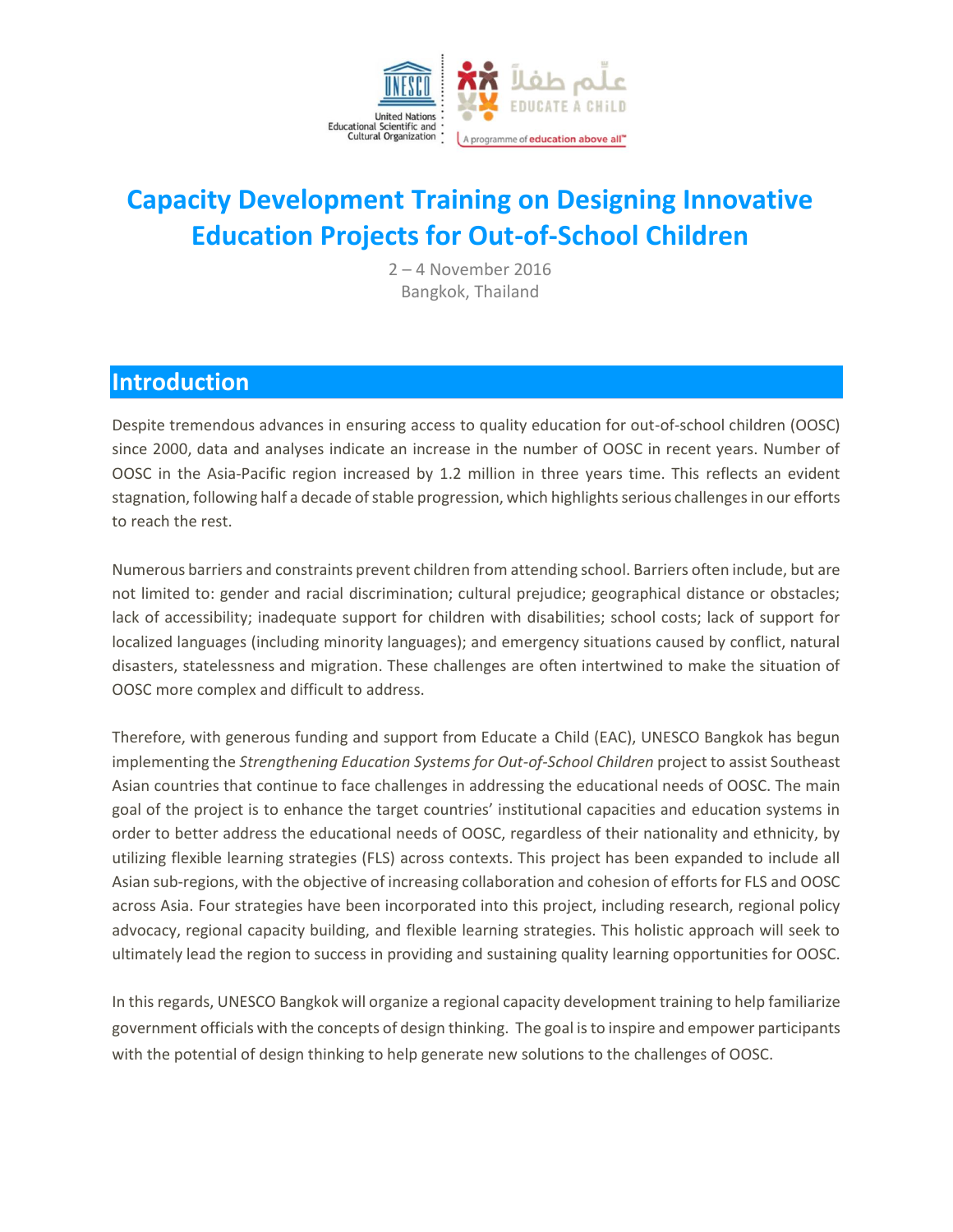#### **Five Steps of Design Thinking Process<sup>1</sup>**



### **Objectives**

The overall goal of the training is to enhance the capacity of government officials to effectively design and implement innovative education programmes for OOSC by inspiring and empowering participants with the potential of design thinking to help generate new solutions to the challenges of OOSC. The main objective during the four-week preparatory online course is to orient participants in OOSC-related issues in education and design thinking.

Building upon the foundation made during the four-week online preparatory course between September and October, 2016, participants are expected to:

- Better understand various issues of OOSC across the region
- Demonstrate through inspirational examples on how design thinking can create new solutions across in any situations
- Familiarize participants with the design thinking mindset and principles and establish the strategic design thinking process to produce a plan for approaches

## **Methodology**

#### **The four-week online orientation**

This regional capacity development training consists of a four-week online orientation and three days of offline training. The four-week online orientation is designed for participants to grasp basic concepts of design thinking and delve into issues of interest related to OOSC.

This online orientation will be available either online or via a mobile application. For the first two weeks, participants will be introduced to basic concepts of the design thinking process and work through a social context design thinking case study to understand how design thinking can impact social challenges. Participants will be given supplementary materials, including short readings on the topic and relevant YouTube links. Guiding questions to help participant's understanding will be provided during each session.

 $\overline{a}$ <sup>1</sup> Adapted from "Proposal: 3-Day Design Thinking Training Program for UNESCO Bangkok" prepared by Angela Koch in August, 2016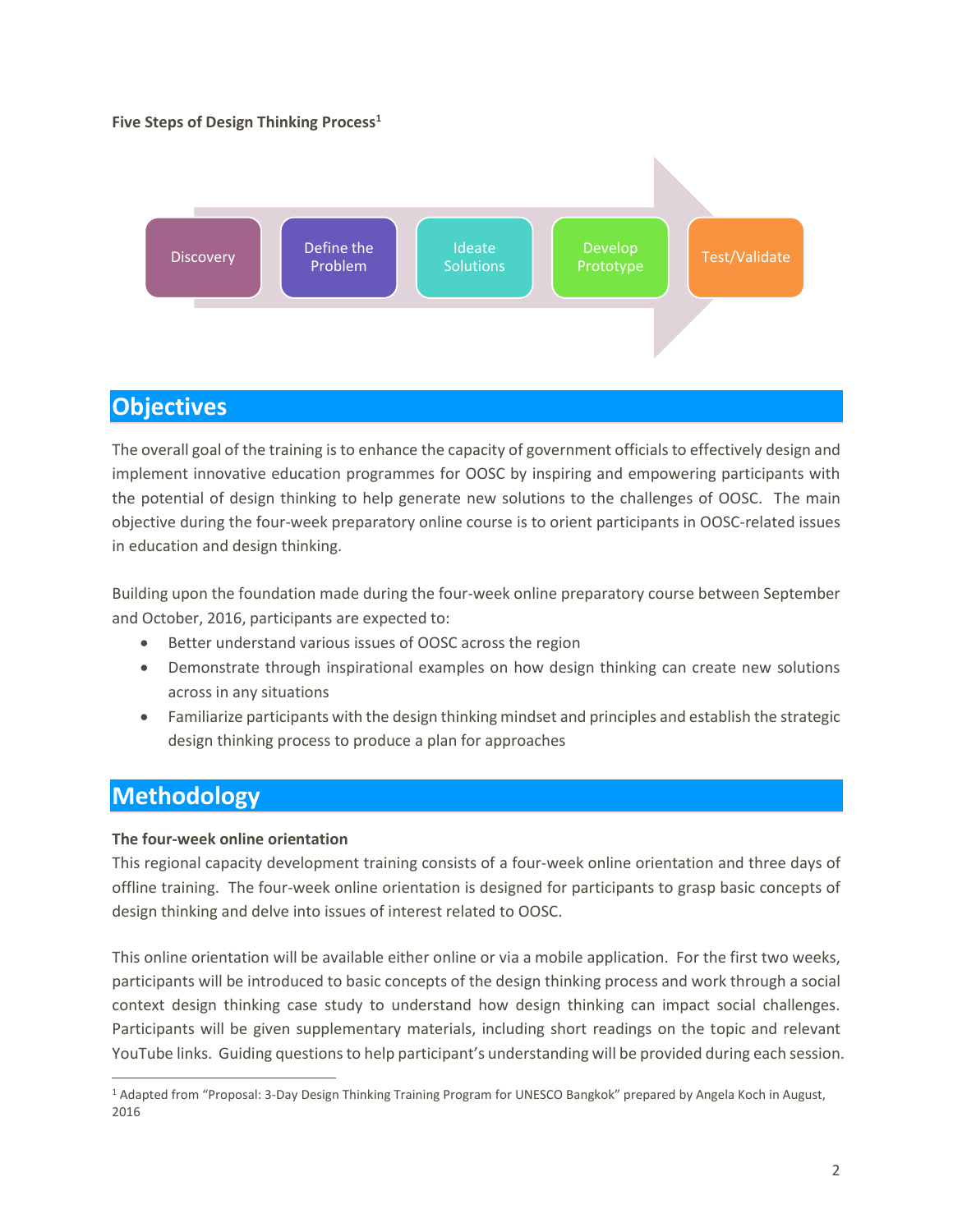**All participants are expected to provide brief answers in the comment box and are strongly encouraged to share their thoughts and opinions with other course-takers using an online discussion forum.** 

After the introduction sessions on design thinking end, participants will be introduced to various country cases and issues related to OOSC that they choose prior to the online course. The primary purpose of these sessions is for participants to learn more about how OOSC-related issues are dealt with in other countries, how innovation can help to provide these children with education and how participants might be able to apply lessons to their own contexts.

The topics identified within this training are:

**1. Fundamental Topic:** Participants are **requested to watch the following four videos** that offer an introduction to the situation of OOSC and innovation in education.

| <b>Situations of OOSC in Asia-Pacific</b> |                                                                                                                                                                                                                           |  |  |  |
|-------------------------------------------|---------------------------------------------------------------------------------------------------------------------------------------------------------------------------------------------------------------------------|--|--|--|
|                                           | A New Dawn in Rural Thai Education by Dr. Mechai Viravaidya, Population and Development<br>International (PDI), Population and Community Development Association (PDA), Mechai<br>Viravaidya (MVF), Mechai Pattana School |  |  |  |
|                                           | Innovative for Out-of-School Children: New Approaches to an Age-Old Problem by Ms. Tara Hill,<br>Results for Development (R4D)                                                                                            |  |  |  |
| 3                                         | Ensuring Learning Takes Place by Dr. Rukmini Banerji, Pratham Education Foundation                                                                                                                                        |  |  |  |
| 4                                         | Using Innovative Finance to Reach Out-of-School Children by Dr. Nicolas Burnett, R4D                                                                                                                                      |  |  |  |
|                                           |                                                                                                                                                                                                                           |  |  |  |

**2. Electives: The following** is a selective **watch** list of **videos** that offer an introduction to various issues related to OOSC. Participants are **asked to choose at least four videos** and **watch** them.

| • Governance and Policy<br>Finance<br>• Collaboration and Partnership<br>• Curricula and Assessment<br>• Pedagogy and Learning<br><b>ICT</b><br>Gender | • Child Labor and Trafficking<br>• Education in Emergencies<br>• Ethnic Minorities, Stateless and Migrant<br>Children<br><b>Beyond Primary</b><br>$\bullet$<br><b>CSR Activities in the Private Sectors</b><br>• Monitoring and Evaluation |
|--------------------------------------------------------------------------------------------------------------------------------------------------------|--------------------------------------------------------------------------------------------------------------------------------------------------------------------------------------------------------------------------------------------|
| Disability                                                                                                                                             |                                                                                                                                                                                                                                            |
|                                                                                                                                                        |                                                                                                                                                                                                                                            |

All videos are available at [http://www.flexlearnstrategies.net/online-courses/.](http://www.flexlearnstrategies.net/online-courses/)

#### **The three-day training**

Over the course of four weeks, participants will learn more about how they might use the design thinking process to improve the situation of OOSC.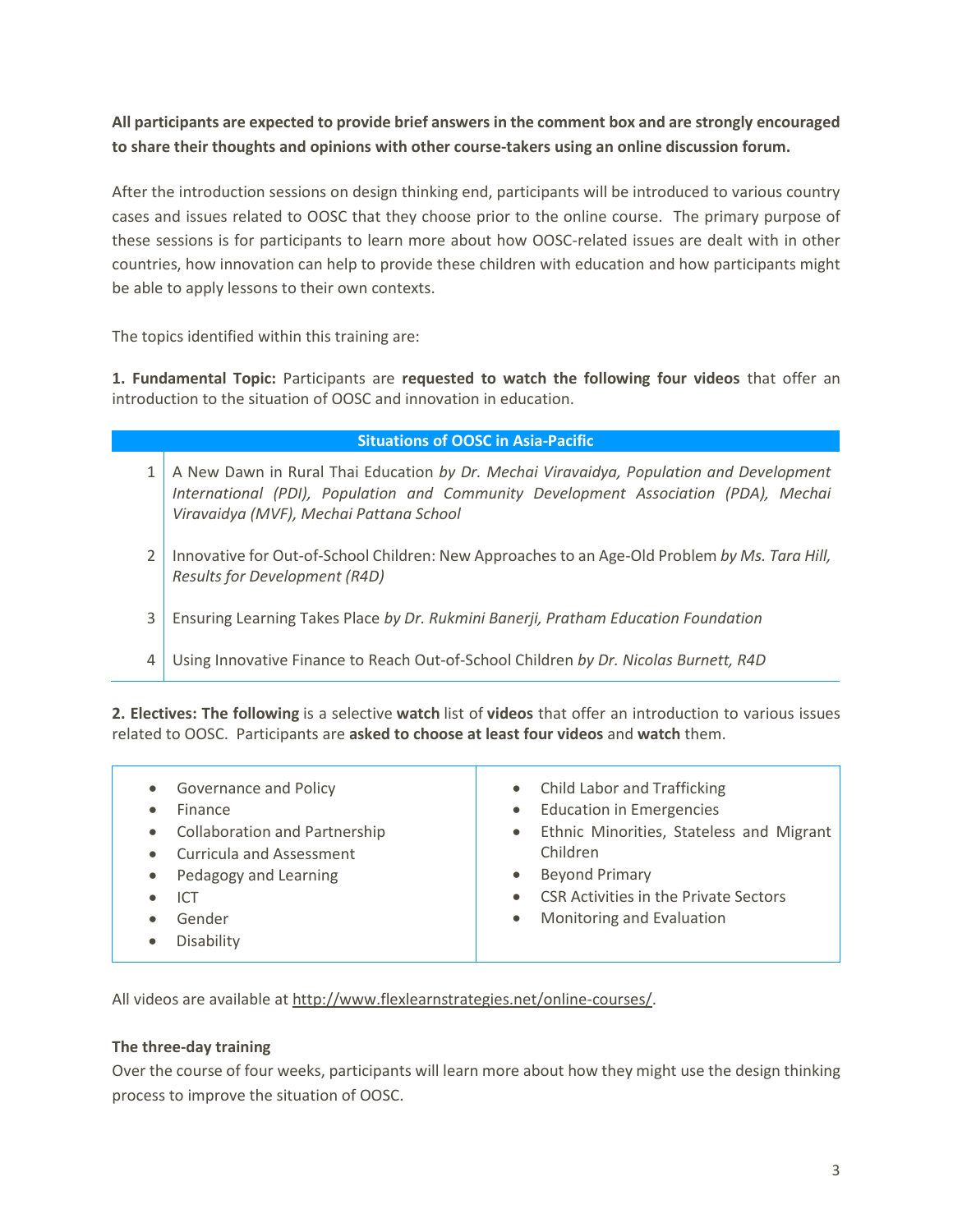Using a design-centered, solution-based approach, participants will develop new ways to tackle problems and avoid hazards. Participants will also learn to better understand their stakeholders and more effectively solicit government support and partnerships.

An expert is design thinking will facilitate the three-day training by helping participants to 1) apply the design thinking principles and process to tackle complex challenges related to OOSC in their own context; 2) learn techniques to improve ideation and prototyping; and 3) lay the foundation for a strategic design thinking process that comprehends the needs, behaviors, and desires of OOSC.

At the end of each day, participants' understanding will be assessed. This will help the expert and the UNESCO Bangkok team to adjust the training if necessary.

#### **Expected Accomplishments**

- Techniques acquired to discover the challenge, brainstorm and build a model that can be replicated
- Understanding of real stakeholders improved
- A plan for approaches developed to effectively reach OOSC and provide them with better learning opportunities

### **Participants**

The participants of this training will include approximately 40 participants from ASEAN and East Asian countries, including Cambodia, Indonesia, Laos PDR, Malaysia, Myanmar, Philippines, Thailand, Timor-Leste, Viet Nam, Mongolia and China.

- 33 national and provincial/district-level government officials currently in charge of educational programmes for OOSC or any disadvantaged children
- Design Thinking Facilitator
- UNESCO Bangkok Team

### **Venue**

**The Landmark Bangkok Hotel** 138 Sukhumvit Rd, Khlong Toei, Bangkok 10110 Tel: +66 2 254 0404 E-mail: [email@landmarkbangkok.com](mailto:email@landmarkbangkok.com) Website[: http://www.landmarkbangkok.com](http://www.landmarkbangkok.com/)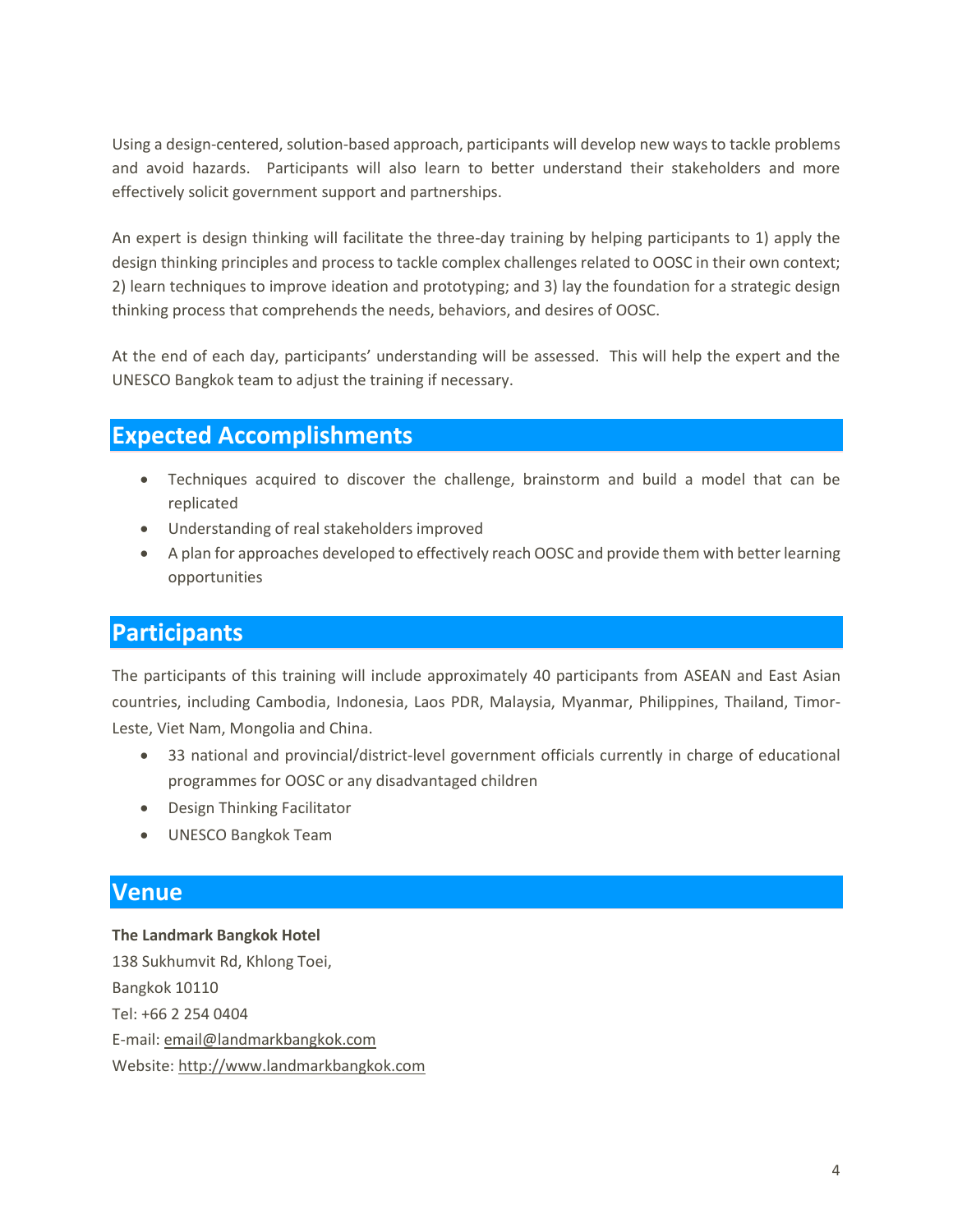

# **Training Programme**

2-4 November 2016 Bangkok, Thailand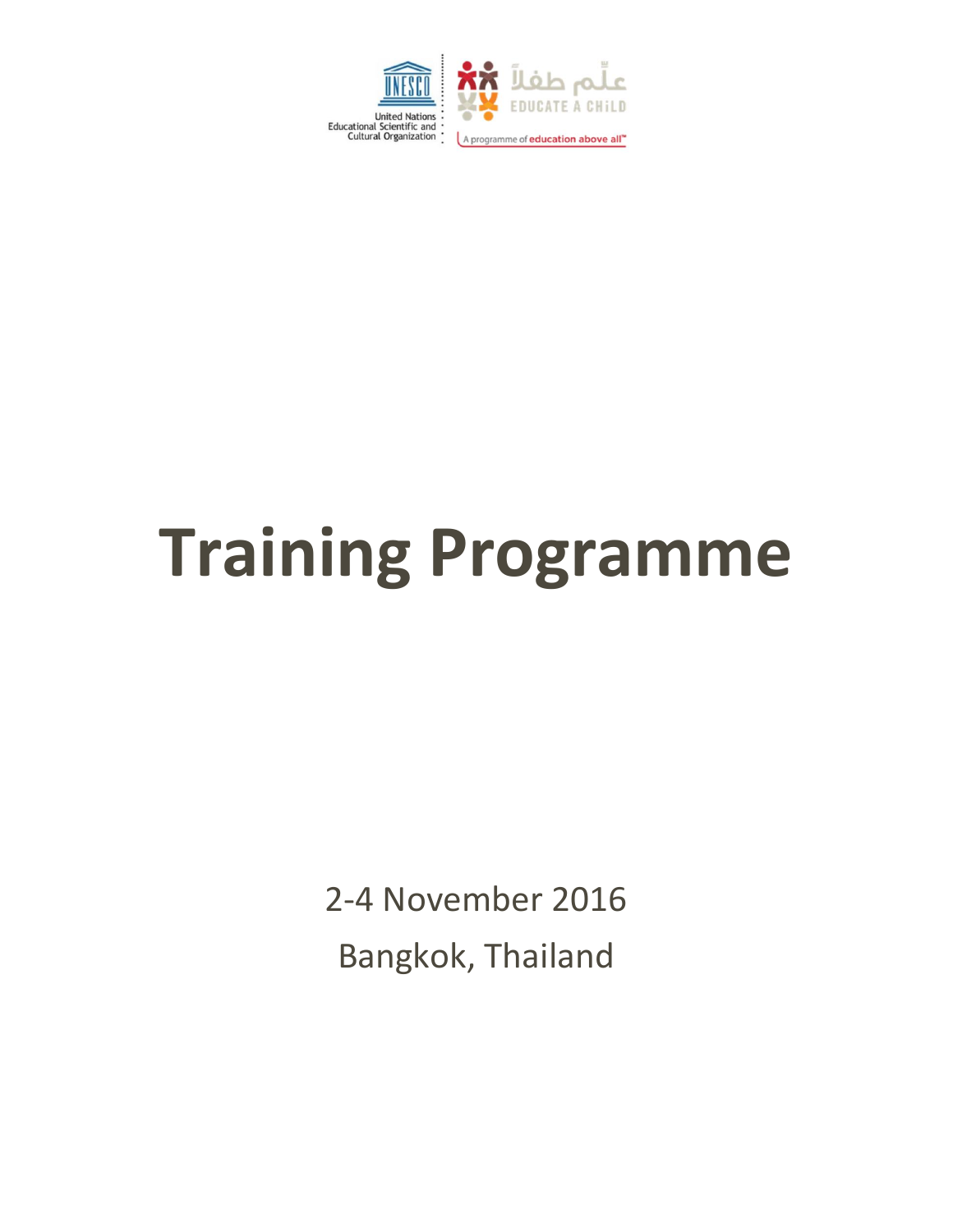

# **Day 1 | November 2, 2016**

| <b>Time</b>                                                                                                                                                                                                                                                                                                                                                             | <b>Session</b>                                                                                                                                                                                                                                                                                                                                                                                                                               |  |  |
|-------------------------------------------------------------------------------------------------------------------------------------------------------------------------------------------------------------------------------------------------------------------------------------------------------------------------------------------------------------------------|----------------------------------------------------------------------------------------------------------------------------------------------------------------------------------------------------------------------------------------------------------------------------------------------------------------------------------------------------------------------------------------------------------------------------------------------|--|--|
| $07:45 - 08:30$                                                                                                                                                                                                                                                                                                                                                         | Registration                                                                                                                                                                                                                                                                                                                                                                                                                                 |  |  |
| $08:30 - 08:40$                                                                                                                                                                                                                                                                                                                                                         | <b>Welcoming and Introduction of the Training</b><br>Mr. Ichiro Miyazawa, Programme Specialist, UNESCO Bangkok                                                                                                                                                                                                                                                                                                                               |  |  |
| $08:40 - 08:55$                                                                                                                                                                                                                                                                                                                                                         | <b>Setting the Context: Overview of Training and Expectations</b><br>Ms. Angela Koch, Design Thinking Facilitator                                                                                                                                                                                                                                                                                                                            |  |  |
| $08:55 - 09:55$                                                                                                                                                                                                                                                                                                                                                         | Pre-Work: Introduction of Participants and Sharing of Pre-Work                                                                                                                                                                                                                                                                                                                                                                               |  |  |
| $09:55 - 10:15$                                                                                                                                                                                                                                                                                                                                                         | <b>GROUP PHOTO &amp; COFFEE BREAK</b>                                                                                                                                                                                                                                                                                                                                                                                                        |  |  |
|                                                                                                                                                                                                                                                                                                                                                                         | Module 1. Design Thinking Introduction and Design Thinking Mindset                                                                                                                                                                                                                                                                                                                                                                           |  |  |
| This module provides a conceptual understanding of design thinking and its components. This module aims to improve<br>participants' understanding and knowledge on the overall design thinking processes. It also introduces why and how it is<br>used. Countries will explore design thinking mindsets and understand the context of innovation through various cases. |                                                                                                                                                                                                                                                                                                                                                                                                                                              |  |  |
| $10:15 - 11:15$                                                                                                                                                                                                                                                                                                                                                         | <b>Introduction to Design Thinking</b><br>With Experience Design Thinking: Group Work<br>Ms. Angela Koch, Design Thinking Facilitator<br>In pairs, participants learn about the Design Thinking Process by experiencing it through a rapid-fire<br>exercise where they design a solution for their partner.                                                                                                                                  |  |  |
| $11:15 - 11:50$                                                                                                                                                                                                                                                                                                                                                         | Inspirational Examples of How Design Thinking Has Solved Difficult Problems<br>Ms. Angela Koch, Design Thinking Facilitator<br>Examples for the public sphere as well as business will be shared to demonstrate how Design Thinking<br>solved a difficult problem: Examples will include a Meals Service from Denmark, Road Safety initiative<br>from Japan, a Financial product from New Zealand, Stop Smoking Service from a PharmaCompany |  |  |
| $11:50 - 12:50$                                                                                                                                                                                                                                                                                                                                                         | <b>LUNCH</b>                                                                                                                                                                                                                                                                                                                                                                                                                                 |  |  |
| $12:50 - 13:50$                                                                                                                                                                                                                                                                                                                                                         | The Essential Skills and Mindset of Design Thinkers<br>Ms. Angela Koch, Design Thinking Facilitator<br>Using a video Case Study, we will observe the inner workings of a team as they design a solution.<br>Participants will discuss in their groups the Mindsets and Values that supported the innovation work.<br>Groups will share their observations.                                                                                   |  |  |
|                                                                                                                                                                                                                                                                                                                                                                         | <b>Module 2. Design Thinking Process and Tools</b>                                                                                                                                                                                                                                                                                                                                                                                           |  |  |
| This module provides a deeper understanding of the overall design thinking process as well as available tools and techniques                                                                                                                                                                                                                                            |                                                                                                                                                                                                                                                                                                                                                                                                                                              |  |  |

for each stage of the process. We will also answer the question: How can Design Thinking help us?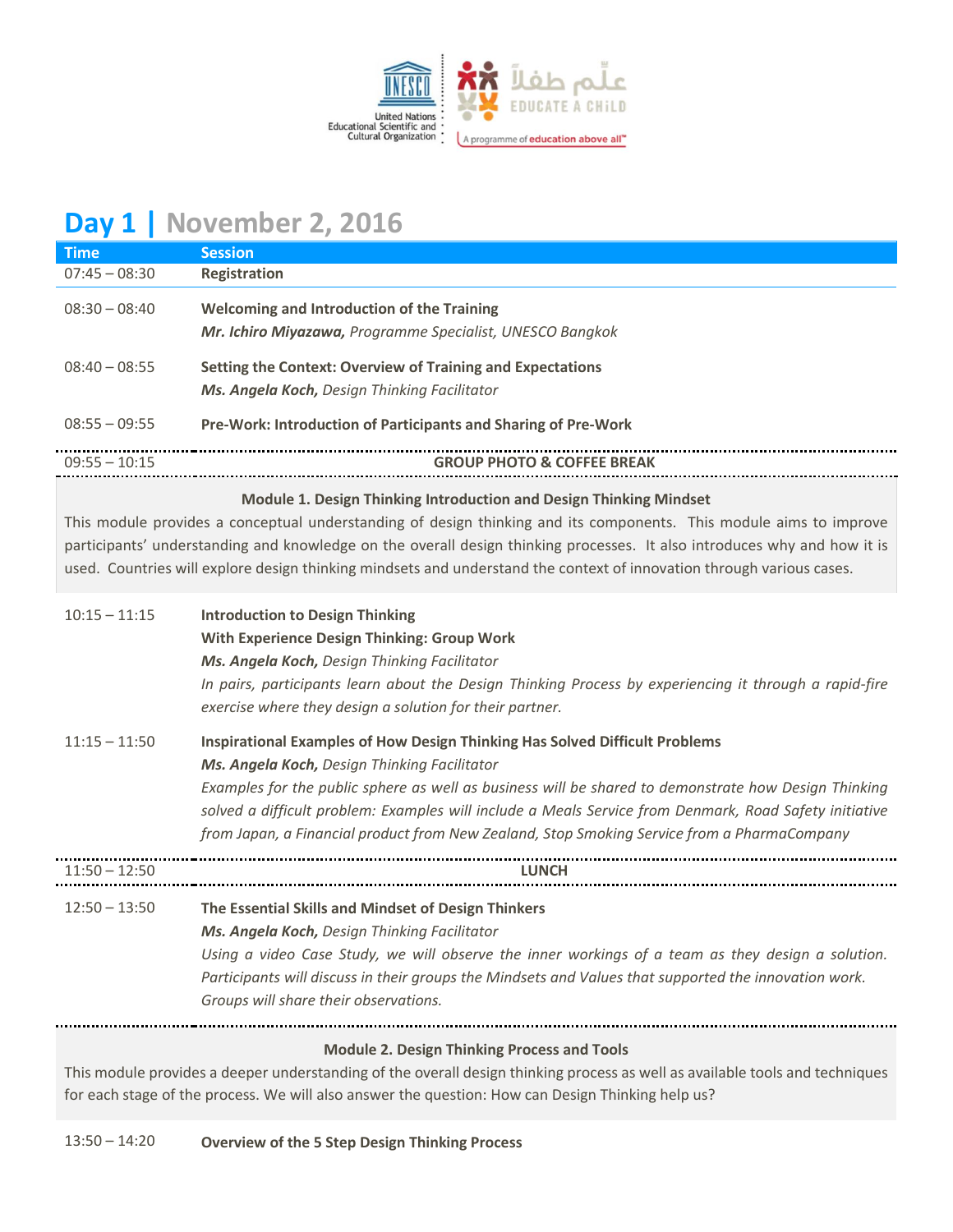*Ms. Angela Koch, Design Thinking Facilitator An overview of the 5 step Design Thinking will be shared by referencing the earlier design exercise and the Video Case Study.* 14:20 – 15:20 **Identification of the Wicked Problem** *Ms. Angela Koch, Design Thinking Facilitator Working in teams, participants will reflect on how they believe Design Thinking might help with designing new solutions for OOSC. A representative from each group will share their thoughts on which specific challenges and stakeholder groups Design Thinking can help with and the facilitator will help the group select one area to focus on for the duration of the Training program.* 15:20 – 15:40 **COFFEE BREAK** 15:40 – 16:20 **Challenging Conventional Wisdom: Case Study and Discussion** *Ms. Angela Koch, Design Thinking Facilitator Using the Danish Meals Service Case Study participants will explore the typical ways of going about solving the issue and become aware of common assumptions and biases in solving finding.* 16:20 – 17:00 **Day 1 Reflections and Assessment** *Participants work in country teams and create a Poster to communicate the essence of Design Thinking to their organizations back home. They present their poster to the whole group. A short 5 question multiple choice assessment is provided.*

# **Day 2 | November 3, 2016**

| <b>Time</b>     | <b>Session</b>                                                                                                                                                                                                                                                                              |
|-----------------|---------------------------------------------------------------------------------------------------------------------------------------------------------------------------------------------------------------------------------------------------------------------------------------------|
|                 | (Continuation) Module 2. Design Thinking Process and Tools<br>This module provides a deeper understanding of overall design thinking process as well as available tools and techniques<br>for each stage of the process. We will also answer the question: How can Design Thinking help us? |
| $09:00 - 09:15$ | Review of Day 1 and warm up exercise<br>Ms. Angela Koch, Design Thinking Facilitator                                                                                                                                                                                                        |
| $09:15 - 10:15$ | Step 1: Discovery - The Engine of Design Thinking<br>Ms. Angela Koch, Design Thinking Facilitator<br>The facilitator will share tools for learning about the problem from a human perspective.<br>Tools will include Discovery Plan, Journey Mapping and Stakeholder Profiling.             |
| $10:15 - 10:30$ | <b>COFFEE BREAK</b>                                                                                                                                                                                                                                                                         |
| $10:30 - 10:50$ | Continue with Step 1: Discovery - Exercises<br>Ms. Angela Koch, Design Thinking Facilitator<br>Groups will practice creating a Stakeholder profile using an earlier case study.                                                                                                             |
| $10:50 - 11:30$ | <b>Step 2: Defining Innovation Challenges</b><br>Ms. Angela Koch, Design Thinking Facilitator<br>Using several case examples (Road Safety, The Danish meals service), participants will practice framing<br>discovery learnings into Innovation Challenge Statements.                       |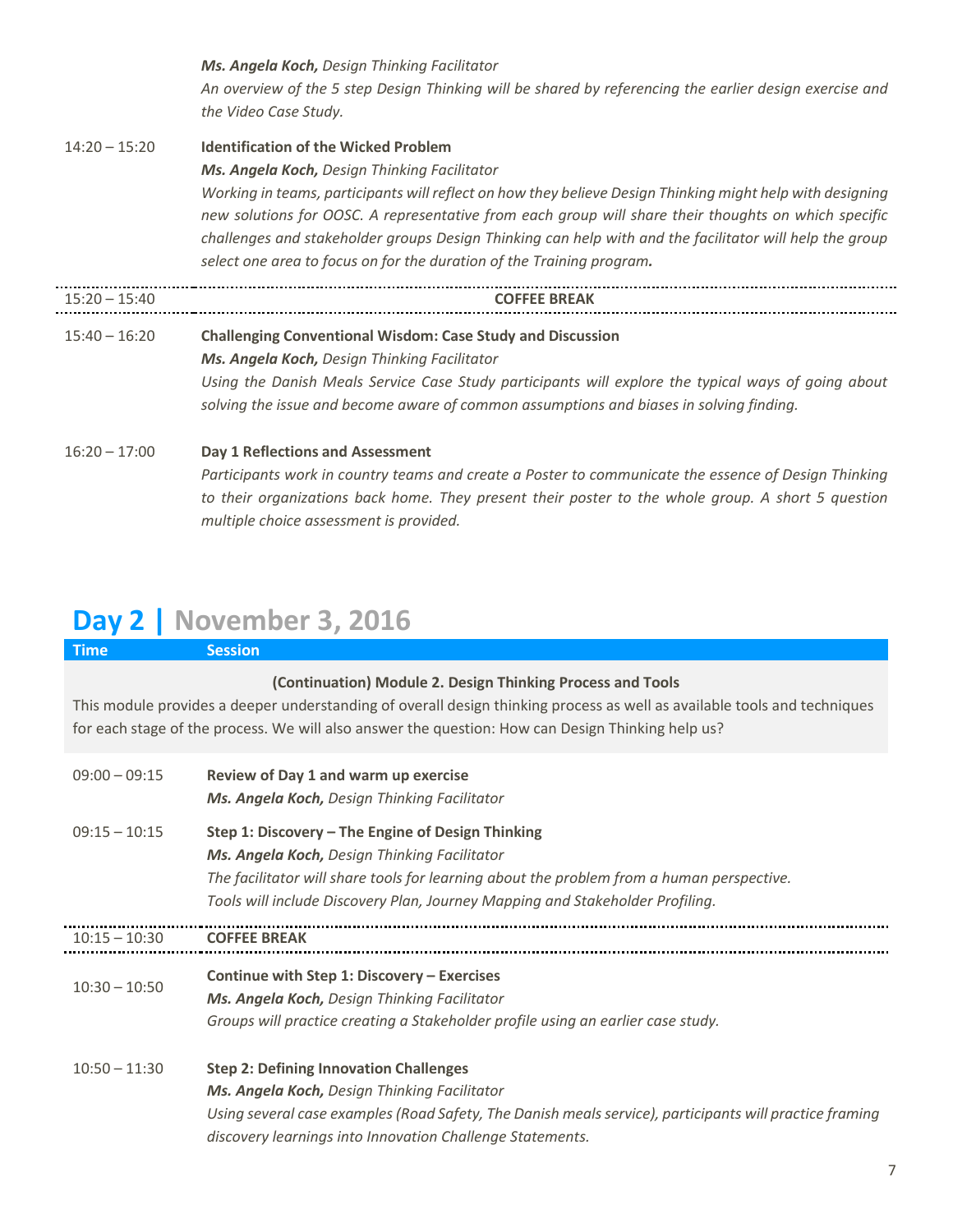| $11:30 - 12:00$ | <b>Step 3: Tools for Generating Ideas</b>                                                                  |
|-----------------|------------------------------------------------------------------------------------------------------------|
|                 | Ms. Angela Koch, Design Thinking Facilitator                                                               |
|                 | Participants will experience through exercises some of the challenges of generating ideas. They will be    |
|                 | equipped with guiding principles for idea generation as well as 2 tools for generating solutions.          |
|                 |                                                                                                            |
| $12:00 - 13:00$ | <b>LUNCH</b>                                                                                               |
| $13:00 - 13:15$ | <b>Step 4: The Value of Rapid Prototyping</b>                                                              |
|                 | Ms. Angela Koch, Design Thinking Facilitator                                                               |
|                 | Participants learn about the value of transforming concepts into 3-D prototypes for easier                 |
|                 | communication and feedback.                                                                                |
|                 | Module 3. Exploring Stage of the Design Thinking Process for OOSC                                          |
|                 | This module provides participants with the opportunity to reflect and discuss how they might begin to      |
|                 | apply design thinking in their country. In addition, participants will start to explore their stakeholders |
|                 | and identify information gaps in their understanding of these stakeholder groups.                          |
| $13:15 - 13:45$ | Kick-off of the Hands on Project for OOSC                                                                  |
|                 | <b>Challenging Conventional Wisdom in OOSC: Group Work</b>                                                 |
|                 | Groups work on identifying the typical ways of thinking about problems and solutions in their              |
|                 | organizations.                                                                                             |
|                 |                                                                                                            |
| $13:45 - 14:15$ | <b>Report of Progress</b>                                                                                  |
|                 | <b>Group Presentations</b>                                                                                 |
|                 | Summary of Conventional Wisdom for OOSC Problem Identification and Solution Finding                        |
| $14:15 - 14:45$ | <b>Stakeholder Identification: Group Work</b>                                                              |
|                 | Key stakeholder groups are identified for further investigation and preliminary information                |
|                 | requirements are explored.                                                                                 |
| $14:45 - 15:00$ | <b>COFFEE BREAK</b>                                                                                        |
|                 |                                                                                                            |
| $15:00 - 15:30$ | <b>Reporting on Stakeholder Info Requirements</b>                                                          |
|                 | <b>Group Rapporteurs</b>                                                                                   |
| $15:30 - 16:00$ | <b>Discovery Plan: Group Work</b>                                                                          |
|                 | Groups develop detailed Discovery Plans for understanding stakeholders more fully.                         |
| $16:00 - 16:40$ | <b>Reporting on Discovery Plan</b>                                                                         |
|                 | <b>Group Rapporteurs</b>                                                                                   |
| $16:40 - 17:00$ | Day 2 Reflections and Assessment                                                                           |
|                 | Ms. Angela Koch, Design Thinking Facilitator                                                               |